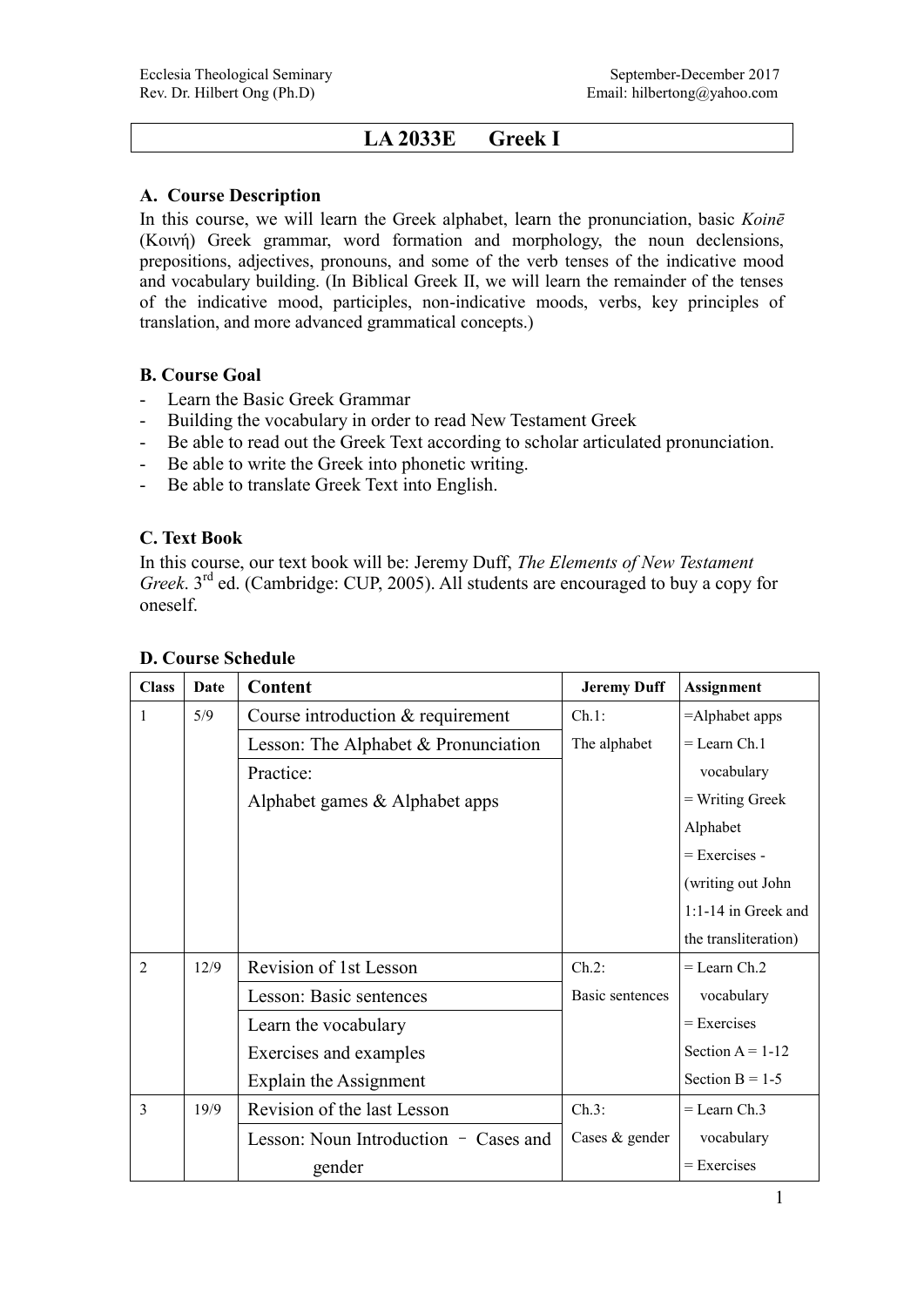|                |       | First& Second-Declension                                 |                  | Section $A = 1-12$      |
|----------------|-------|----------------------------------------------------------|------------------|-------------------------|
|                |       | The 8 Nouns Rules                                        |                  | Section $B = 1-5$       |
|                |       | The Article                                              |                  |                         |
|                |       |                                                          |                  |                         |
| $\overline{4}$ | 26/9  | Revision of the last Lesson                              | Ch.4:            | $=$ Learn Ch.4          |
|                |       | Lesson: Prepositions and Conjunctions:                   | Prepositions &   | vocabulary              |
|                |       | http://www.middletownbiblechurch.org/egreek/egreek10.htm | Ch.9: Pronouns   | $=$ Exercises           |
|                |       | Compound verbs                                           | & Conjunctions   | Section $A = 1-12$      |
|                |       | Diagramming                                              |                  | Section $B = 1-5$       |
|                |       | Learn the vocabulary                                     |                  |                         |
|                |       | Exercises and examples                                   |                  |                         |
|                |       | Explain the Assignment                                   |                  |                         |
| 5              | 10/10 | Revision of the last Lesson                              | Ch.5:            | $=$ Learn Ch.5          |
|                |       | Lesson: Adjectives                                       | Adjectives       | vocabulary              |
|                |       | Learn the vocabulary                                     |                  | $=$ Exercises           |
|                |       | Exercises and examples                                   |                  | Section $A = 1-12$      |
|                |       | Explain the Assignment                                   |                  | Section $B = 1-5$       |
|                |       |                                                          |                  | Section $C =$ translate |
|                |       |                                                          |                  | Matt. 12:35 & 2 Cor.    |
|                |       |                                                          |                  | 13:13 into English      |
|                |       |                                                          |                  | according to Greek      |
| 6              | 24/10 | Revision of the last Lesson                              | $Ch.6$ ,         | $=$ Learn Ch.6          |
|                |       | Lesson: Verbal Tenses and Aspect                         | The Tenses,      | vocabulary              |
|                |       | <b>Verbal Roots</b>                                      | Pages: 66-78     | $=$ Exercises           |
|                |       | Learn the vocabulary                                     |                  | Section $A = 1-12$      |
|                |       | Exercises and examples                                   |                  | Section $B = 1-5$       |
|                |       | Explain the Assignment                                   |                  |                         |
| $\tau$         | 31/10 | Revision of the last Lesson                              | Ch.7,8           | $=$ Learn Ch.7 & 8      |
|                |       | Lesson: Verbal Voice and Moods                           | Moods,           | vocabulary              |
|                |       | Other Pattern of Nouns & Verbs                           | Other Pattern of | $=$ Exercises Ch.7      |
|                |       | Learn the vocabulary                                     | nouns and verb   | Section $A = 1-12$      |
|                |       | Exercises and examples                                   | Pages: 79-99     | Section $B = 1-5$       |
|                |       | Explain the Assignment                                   |                  |                         |
| 8              | 07/11 | Revision of the last Lesson                              | Ch.9             | $=$ Learn Ch.9          |
|                |       | Lesson: Pronouns                                         | Pronouns and     | vocabulary              |
|                |       | <b>Relative Clause</b>                                   | conjunction      | = Exercises             |
|                |       | Learn the vocabulary                                     |                  | Section $A = 1-12$      |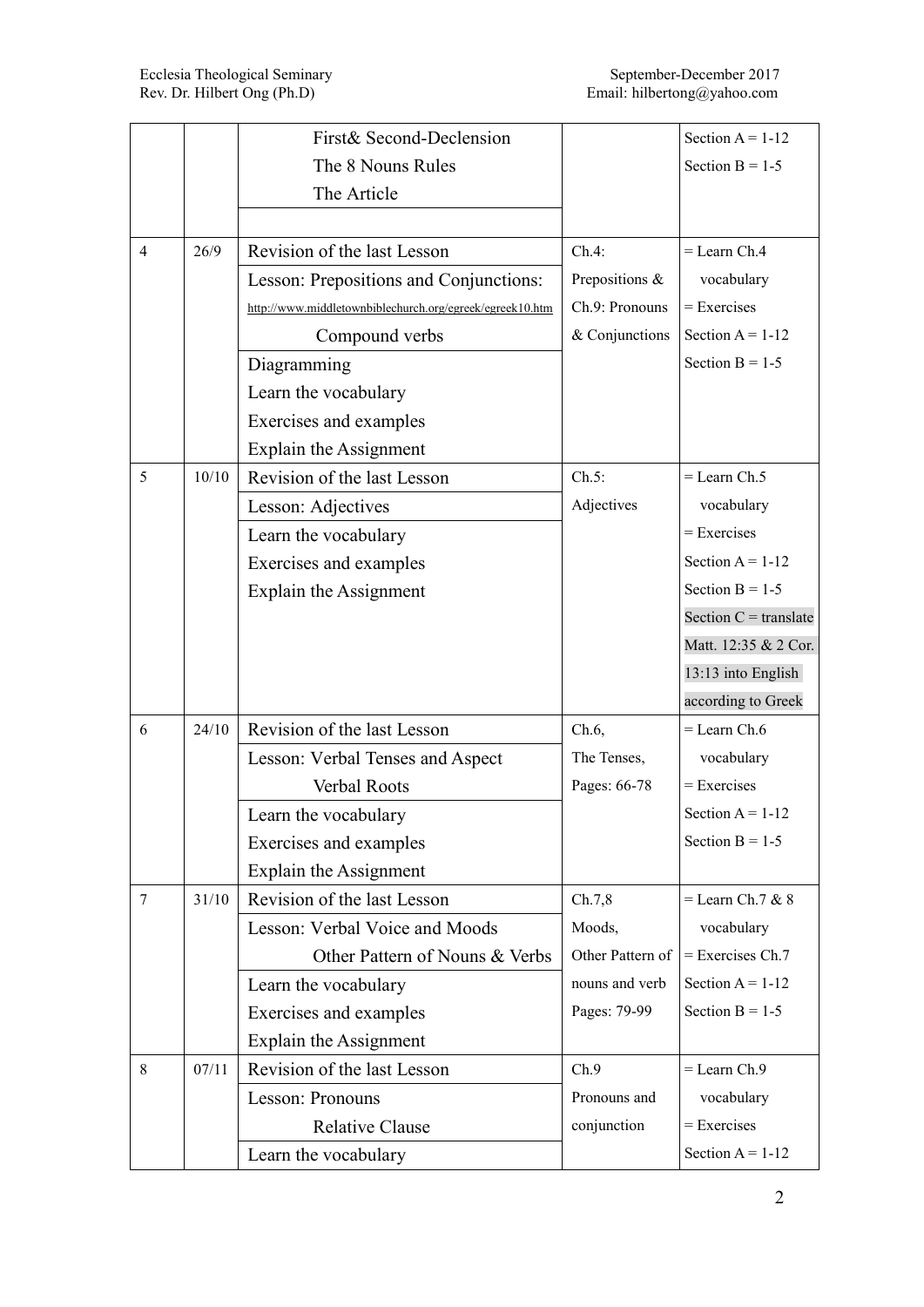|    |       | Exercises and examples                       |                                   | Section $B = 1-5$                       |
|----|-------|----------------------------------------------|-----------------------------------|-----------------------------------------|
|    |       | Explain the Assignment                       |                                   |                                         |
| 9  | 14/11 | Revision of the last Lesson                  | Ch.10:                            | $=$ Learn Ch.10                         |
|    |       | <b>Lesson: Complex Sentences</b>             | Complex                           | vocabulary                              |
|    |       | Present Middle /                             | Sentences                         | $=$ Exercises Ch.10                     |
|    |       | Passive Indicative                           | $Ch.15$ :                         | Section $A = 1-12$                      |
|    |       | Learn the vocabulary                         | The Passive and                   | Section $B = 1-5$                       |
|    |       | Exercises and examples                       | Voices                            |                                         |
|    |       | Explain the Assignment                       |                                   |                                         |
| 10 | 28/11 | Revision of the last Lesson                  | Ch.11:                            | $=$ Learn Ch.11                         |
|    |       | Lesson: The First Aorist                     | Special Verbs                     | vocabulary                              |
|    |       | The Second Aorist                            | (Second Aorist)                   | $=$ Exercises Ch.11                     |
|    |       | <b>Contract Verbs</b>                        |                                   | Section $A = 1-12$                      |
|    |       | Learn the vocabulary                         |                                   | Section $B = 1-5$                       |
|    |       | Exercises and examples                       |                                   |                                         |
|    |       | <b>Explain the Assignment</b>                |                                   |                                         |
| 11 | 05/12 | Revision of the last Lesson                  | $Ch.12+13$ :                      | $=$ Learn Ch.12                         |
|    |       | Lesson: 3 <sup>rd</sup> Declension Paradigms | The Third                         | vocabulary                              |
|    |       |                                              | Declension                        | $=$ Exercises Ch.12                     |
|    |       | Adjectives $3-1-3$ &                         | Part 1+ Part 2                    | Section $A = 1-12$                      |
|    |       | 3-3 Paradigms                                |                                   | Section $B = 1-5$                       |
|    |       | Using " <i>pas</i> " (All or every/whole)    |                                   |                                         |
|    |       | Learn the vocabulary                         |                                   |                                         |
|    |       | Exercises and examples                       |                                   |                                         |
|    |       | Explain the Assignment                       |                                   |                                         |
| 12 | 12/12 | Revision of the last Lesson                  | Future<br><b>Indicative Verbs</b> | $=$ Learn Ch.13                         |
|    |       | Lesson: Future Indicative Verbs              |                                   | vocabulary<br>$=$ Exercises Ch.13       |
|    |       | The Aorist/Future Passive                    | and "mi" verbs                    |                                         |
|    |       | Learn the vocabulary                         |                                   | Section $A = 1-12$<br>Section $B = 1-5$ |
|    |       | Exercises and examples                       |                                   |                                         |
|    |       | Explain the Assignment                       |                                   |                                         |
| 13 | 19/12 | Revision of the last Lesson                  | Ch.16:                            |                                         |
|    |       | Lesson: The Imperfect                        | The Perfect                       |                                         |
|    |       | The Perfect                                  |                                   |                                         |
|    |       | The Pluperfect                               |                                   |                                         |
|    |       | Learn the vocabulary                         |                                   |                                         |
|    |       | Exercises and examples                       |                                   |                                         |
|    |       | Explain the Assignment                       |                                   |                                         |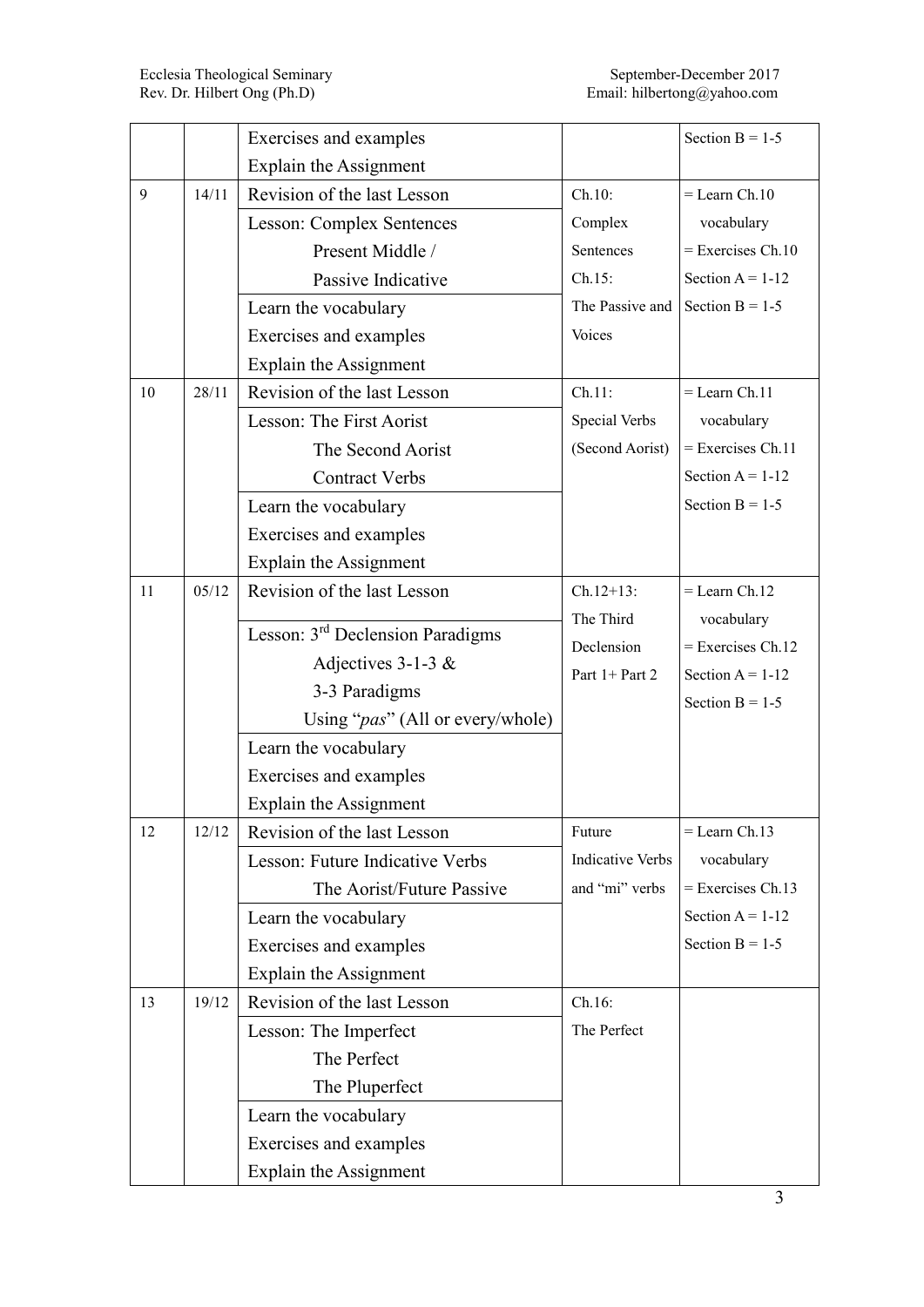#### **E. Class designed**

- 1. Revision of past week assignment
- 2. Collecting the past week assignment
- 3. New lesson
- 4. Exercises and assignment explained

#### **F. Course Requirements: MCM**

- Complete all the assignments
- Participate in the class exercises
- Reading the Text Book written by Jeremy Duff

#### **G. Grad scoring**

- 1. Greek Alphabet game and writing 10%
- 2. Exercises participation in class 20%
- 3. Assignments  $(11 \times 5 \text{ points})$  55%
- 4. Write a reflection of your learning 15%

#### **H. Bibliography**

- Black, David Alan. *Learn to Read New Testament Greek*. 3rd ed. Nashville, Tennessee: B&H Publishing Group, 2009.
- Baugh, S. M. *A New Testament Greek Primer.* Second Edition. Phillipsburg, New Jersey: P&R Publishing, 2009.

Coad, Peter. *Visual Greek.* 2003-4. [www.visualgreek.com](http://www.visualgreek.com/)

Croy, N. Clayton. *A Primer of Biblical Greek*. Grand Rapids, Mich.: Eerdmans/Cambridge: CUP, 1999.

Lanz, Eddy. *Basic New Testament Greek.* 2013. Free download at: www.lanz.li.

Hildebrandt, Ted. *Mastering New Testament Greek Textbook.* Grand Raids, MI.: Baker Academic, 2003.

Machen, J. Gresham. *New Testament Greek For Beginners*. Eugene, OR: Wipf and Stock, 1998.

McLean, B. H. *New Testament Greek: An Introduction.* Cambridge, NY: Cambridge, 2011.

Mounce, William D. *Basics of Biblical Greek: Grammar*. 2<sup>nd</sup> ed. Zondervan Publishing House, 2003.

\_\_\_\_\_. *Greek at a Glance: Summary Reference Sheets for Readers of New Testament Greek*. Eugene, Oregon: Wipf & Stock Publishers, 2006.

Porter, Stanley E., Jeffrey t. Reed, & Matthew Brook O'Donnell. *Fundamentals of New Testament Greek*. Rapids, Mich.: Eerdmans/Cambridge: CUP, 2010.

Van Voorst, Robert E. Building Your New Testament Greek Vocabulary. 3<sup>rd</sup> Edition. Atlanta: SBL, 2001.

Wallace, Daniel B. *Greek Grammar Beyond The Basics: An Exegetical Syntax of The New Testament.* Zondervan Publishing House, 1996.

- \_\_\_\_\_. *The Basics of New Testament Syntax: An Intermediate Greek Grammar. – The Abridgment of Greek Grammar Beyond the Basics*. Zondervan Publishing House, 2000.
- Wenham, J.W. *The Elements of New Testament Greek*. Reprint with corrections. Cambridge: CUP, 1991.